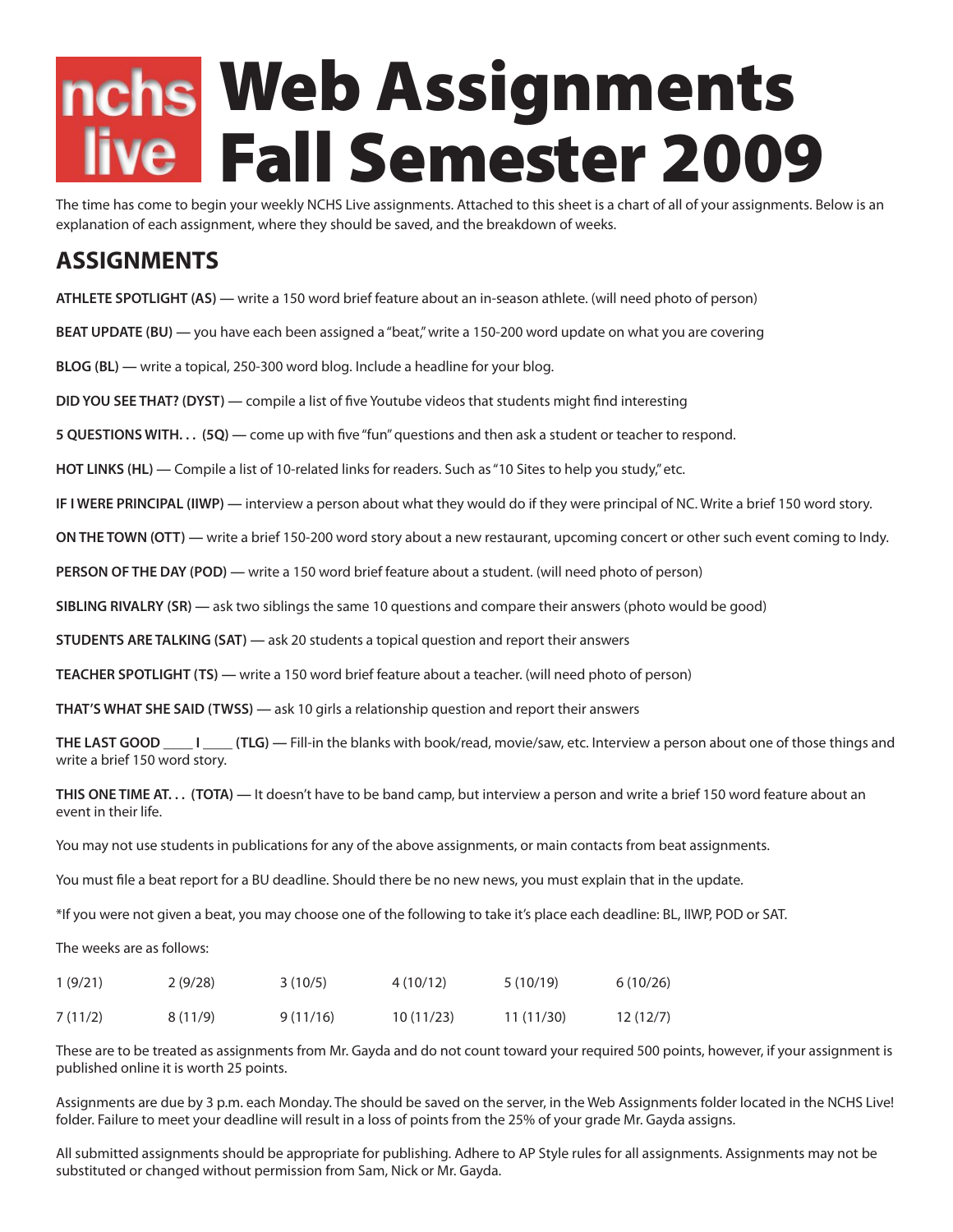| NAME               | <b>WEEKS 1,5,9</b>     | <b>NEEKS</b><br>2,6,10 | <b>WEEKS 3,7,11</b>     | <b>NEE</b><br><u>ଟି</u><br>4,8,12   | <b>BEAT</b>          |
|--------------------|------------------------|------------------------|-------------------------|-------------------------------------|----------------------|
| Alderfer, Sam      | Web master             | Blog                   | Web master              | <b>Blog</b>                         | n/a                  |
| Allen, Dakota      | 95,<br>)<br>이          | 익                      | BU,<br>ನ                | 픈                                   | Deans                |
| Alvarado, Tony     | DYST, SAT              | AS,<br>巴               | 익                       | 은                                   | no beat, you pick*   |
| Ayers,<br>Jessica  | BU, OTT                | 픈                      | AS,<br>巴                | 쯴                                   | <b>Best Buddies</b>  |
| Barry, Adrienne    | ВĻ<br>ನ                | БU                     | POD                     | $\widetilde{\kappa}$ ,<br>ω<br>⊂    | <b>Rick Granlund</b> |
| Bates,<br>Kelley   | AS,<br>БU              | 은                      | BU,<br>3R               | POD                                 | Track (both)         |
| Baugh,<br>Kyle     | Blog                   | Editor                 | Blog                    | Editol                              | n/a                  |
| Bay, Izzy          | DYST, SAT              | AS,<br>)<br>인          | 몬                       | )<br>이                              | Learning Center      |
| Secker, Graysor    |                        | <b>IIWP</b>            | $AS$ , $I$<br>Da        | 위                                   | no beat, you pick*   |
| Beltzhoover, Rache | BU, TLG<br>BL, OTT     | m                      | gg                      | $\frac{1}{2}$<br>ω<br>⊂             | no beat, you pick*   |
| Boeglin, Claire    |                        | BL, SAT                | 은                       | POD                                 | Student Council      |
| Boots, Cal         | AS, BU<br>DYST, TWSS   | AS, BU                 | 민                       | <b>PO</b>                           | Chuck Jones          |
| Boukai, Amit       | BU, SR                 |                        | AS,<br>Da               | BL, TWSS<br>AS, BU<br>HL, OTT       | Karon Wallace        |
| Brewster, Kevin    |                        | BU,                    | POD                     |                                     | Joe King             |
| Brizzi, Cathryn    | AS, BU                 | ЫL                     | 몬                       |                                     | Basil Smotherman     |
| ardwell, Ben       | Editor                 | <b>Blog</b>            | Editor                  | <b>Blog</b>                         | n/a                  |
| arter, Noelle      | <b>DYST</b>            | AS, BU                 | 민                       | BU, TC                              | <b>Fraci Rodgers</b> |
| asey,<br>Ben       | DQ                     | <b>IIWP, SAT</b>       | AS, BU                  | ٣                                   | no beat, you pick*   |
| lark, Allison      | BL, TC                 | ੲ                      | POD                     | AS,<br>$\overline{\mathbf{z}}$<br>⊂ | Ed Coleman           |
| onnor, Garrett     | AS, BU                 | BL, SR                 | 영                       | 곧                                   | Baseball             |
| roghan, Reyn       | <b>DYST</b>            | AS,<br>BU              | 몬                       | BJ,<br><b>SAT</b>                   | Golf (both)          |
| umming, Jack       | BU, SAT                | IIWP                   | AS,<br>巴                | 몬                                   | Cross Country (both) |
| ann, Connie        | Editor                 | <b>Blog</b>            | Editor                  | Bog                                 | n/a                  |
| Dorson,<br>Daniel  | BL,<br>으<br>니          | 은                      | IIWP,<br>$\overline{a}$ | 은                                   | Junior Class Council |
| Dugan, Tim         | BU, SR                 | ΒL,<br>$\frac{1}{1}$   | БU                      | <b>IIWP</b>                         | Soccer (both)        |
| Iser, Simon        | <b>DYST</b>            | <b>BU</b>              | BL,<br>$\overline{c}$   | BU, S<br>ᄍ                          | Comparative Religion |
| Eng, Molly         | <b>BU</b>              | H,<br><b>TWSS</b>      | BU, SAT                 | 인                                   | no beat, you pick*   |
| rwin, Alicia       | 몬                      | BU, TLG                | IIWP                    | BU,<br>TWSS                         | Cafeteria            |
| airchild, Audrey   | BU,<br>$\frac{1}{2}$   | BL,<br><b>SAT</b>      | <b>DO</b>               | 干                                   | no beat, you pick*   |
| alcon, Ashley      | 곰                      | ΣΟ                     | 머,<br><b>TWSS</b>       | BU, SAT                             | Senior Class Council |
| Farries, Andrew    | m<br>C                 | <b>DYST</b>            | BU,<br>h<br>51          | 먹,<br>sk<br>Tu                      | no beat, you pick*   |
| Filipow, Emma      | ВL<br>L<br><b>TVSS</b> | <b>DSU</b>             | <b>IIWP</b>             | BU,                                 | Wrestling            |
| reemas, Jessica    | 명)<br>SR               | ЪL                     | BU,<br>의<br>기           |                                     | 戸                    |
| Galliene,<br>Katy  | Ŧ,<br>ក<br>ស           | <b>DO</b>              | 민                       |                                     | n/a                  |
| Gelbert, Rachel    | $\bar{\mathbf{g}}$     | DYST, SR               | 명.                      | BU, TOTA<br><u>BL, SR</u>           | no beat, you pick*   |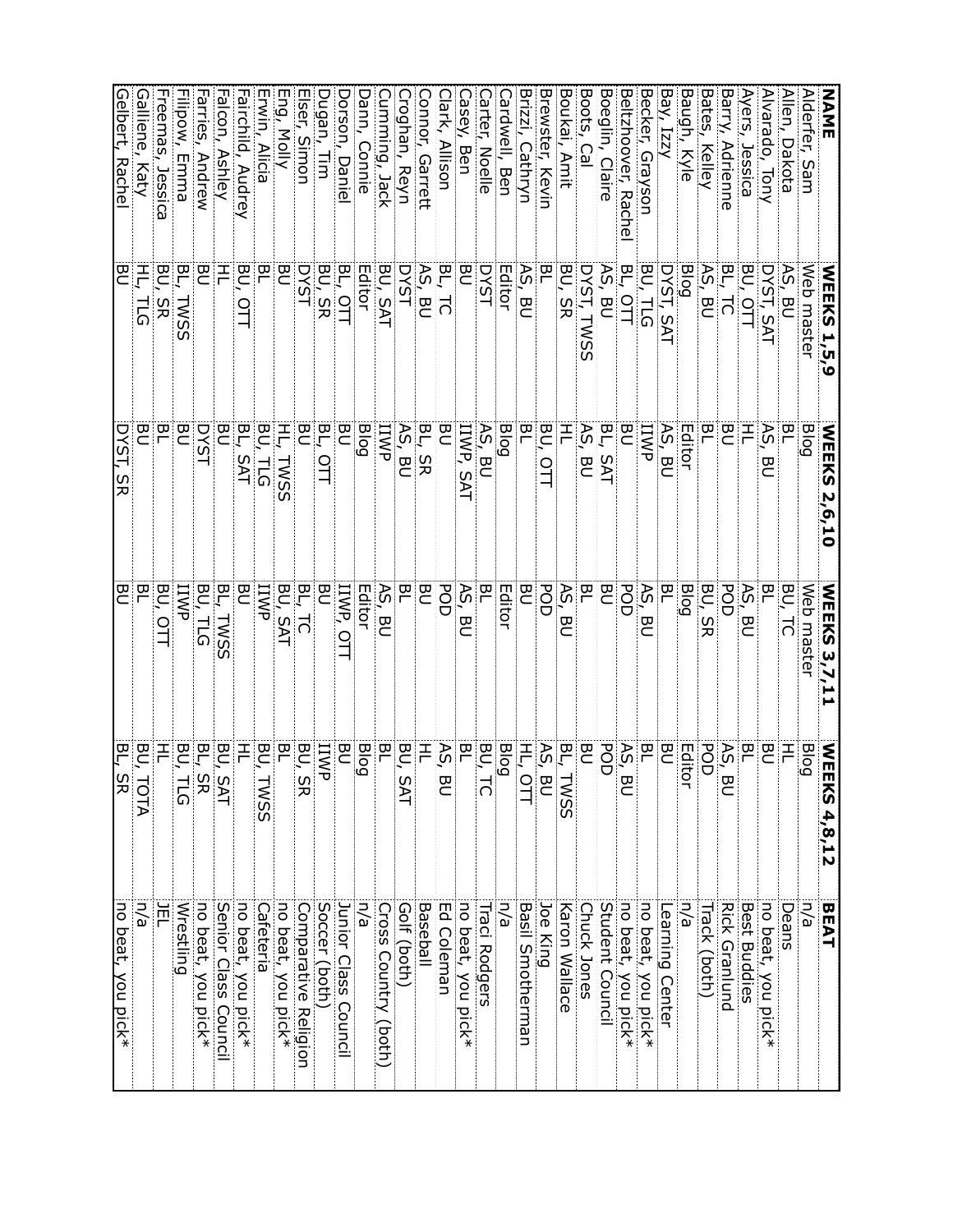| NANE                                     | <b>NEEKS</b><br>ับ<br>ง | <b>NEEKS</b><br>2,6,10                                             | <b>NEEKS</b>       | WEEI<br>$KS$ 4,8,12                                       | BEAT                |
|------------------------------------------|-------------------------|--------------------------------------------------------------------|--------------------|-----------------------------------------------------------|---------------------|
| Goldfarb,<br>Eva                         | BU,<br>$\overline{5}$   | 믿                                                                  | 은                  | 5Q,<br>$\Omega$<br>∑<br>⊣                                 | Pat Wiehe           |
| Grahn, Sarah                             | PS.                     | ВU,<br>TOTA                                                        | РĻ<br>5AT          | 은                                                         | Mike Akers          |
| ilid,<br>Pune <sub>l</sub>               | BU,<br>SR               | <b>DYST</b>                                                        | 몬                  | 임,<br>ഗ<br>ヌ                                              | Model UN            |
| uney, John                               | 몬                       | BU,<br>등                                                           | 곧                  | <u>명</u>                                                  | n/a                 |
| lalberstadt,<br>$\overline{z}$           | 80<br>5                 | БL                                                                 | 몬<br>5             | SQ                                                        | <b>Carl Gibson</b>  |
| tall, Moli                               | 5Q.<br><b>TOTA</b>      | 은                                                                  | 몬                  | BU,<br><b>TWSS</b>                                        | no beat, you pick*  |
| lammersley,<br>Hayder                    | 巴                       | <b>DYST, TLG</b>                                                   | 몬                  | $\circ$                                                   | Westlane            |
| lanley, Shane                            | 역,<br><b>SAT</b>        | BU,<br>SR                                                          | 곧                  |                                                           | <b>Brain Game</b>   |
| lannon, Beth                             | 巴                       |                                                                    | 몬<br>95            | 먹骂8 일<br>$\Omega$<br>্য                                   | <b>NHS</b>          |
| lansen, Matt                             | Ŧ,<br>TWSS              | BU, SAT<br>DYST, TLG                                               | 꼰                  |                                                           | Susie Bremen        |
| lardie, Michael                          | БU                      |                                                                    | 巴                  |                                                           | Junior Spec         |
| Highbaugh, Portland                      | BL, SAT                 | 모<br>이                                                             | 곧                  |                                                           | no beat, you pick*  |
| tursh, Daniel                            | AS, BU                  |                                                                    | 모                  | <b>BL, SR<br/>BU, TOTA</b><br><b>BU, TOTT</b><br>BU<br>BU | no beat, you pick*  |
| ackson-Greene,                           | <b>POD</b>              | $\frac{\mathsf{BL}}{\mathsf{AS}}, \frac{\mathsf{BU}}{\mathsf{BU}}$ | BL, SAT            |                                                           | no beat, you pick*  |
| ohnson, Patrick                          | BU, SR                  | <b>TSYC</b>                                                        | AS,<br><b>BU</b>   |                                                           | Helene Achgill      |
| udge, lessa                              | 임                       | BU, TLG                                                            | POD                |                                                           | YoungLife           |
| (eesling, Emily                          | AS,<br>)<br>이           | PL                                                                 | 몬                  | <b>BL<br/>AS, BU<br/>BU<br/>BU<br/>BU</b>                 | Alumni Association  |
| <b>Kent, Alexis</b>                      |                         | AS, BU                                                             | BL,<br><b>TVS:</b> |                                                           | Will Tyler          |
| <b>Kinney, Elliott</b>                   | 목몰                      | 두                                                                  | AS, BU<br>DYST     |                                                           | Northview           |
| <b>Kleiman, Emily</b>                    | БL                      | BU, SR                                                             |                    |                                                           | no beat, you pick*  |
| <b>Coven</b>                             | AS,<br>은                | 역<br>기<br>TWSS                                                     | 의                  |                                                           | n/a                 |
| Knutson, Cara                            | POD                     | AS, BU                                                             | 定                  | <b>BL, SAT<br/>AS, BU<br/>BO, OTT</b><br>$\frac{1}{2}$    | Softball            |
| <b><otyuk,< b=""><br/>Emma</otyuk,<></b> | BU,<br><b>SAT</b>       | POD                                                                | AS, BU             | <b>BL, TWSS</b><br>AS, BU                                 | no beat, you pick*  |
| -adig,<br>, Jordan                       | 문                       | BU, SAT                                                            | <b>DYST</b>        |                                                           | <b>Brenda Henne</b> |
| ane,<br>Hannah                           | ٩Ś,<br><b>BU</b>        | 은                                                                  | BU,<br><b>SR</b>   | <b>IIWP</b>                                               | no beat, you pick*  |
| ewis, Trelyn                             | HL, SR                  | AS,<br><b>DO</b>                                                   | БL                 | <b>PO</b>                                                 | no beat, you pick*  |
| ickliter, Jordan                         | <b>Blog</b>             | Editor                                                             | <b>Blog</b>        | Editor                                                    | Ρý                  |
| itherland, Kali                          | BU, TLG                 | 두                                                                  | AS, BU             | БL                                                        | Stage Crew          |
| ogan, Pau                                | BL<br>15                | <b>BU</b>                                                          | <b>DYST</b>        | AS, BI<br>⊂                                               | Township Foundation |
| ong, Kennedy                             | AS,<br>의                | BL,<br>5                                                           | 은                  | <b>IIWP</b>                                               | <b>Bill Gulde</b>   |
| oudermik, Morgan.                        | POD                     | AS,<br>명                                                           | 먹,<br><b>TWS:</b>  | <b>PO</b>                                                 | Paul Loggan         |
| Markey,<br>Emma                          | БU<br>С                 | POD                                                                | AS, BU             |                                                           | Fom Gayda           |
| Massey,<br>Kristin                       | BL,<br><b>SR</b>        | ΞQ                                                                 | <b>DYST</b>        | BL, O<br>AS, Bl<br>⊂                                      | no beat, you pick*  |
| Massie<br>Tenisha                        | BU,<br><b>TWSS</b>      | 모                                                                  | BU,<br>SR          | POD                                                       | no beat, you pick*  |
| McCullough, Lauren                       | <b>POD</b>              | BU,<br><b>SAT</b>                                                  | BL                 | BU, SAT                                                   | no beat, you pick*  |